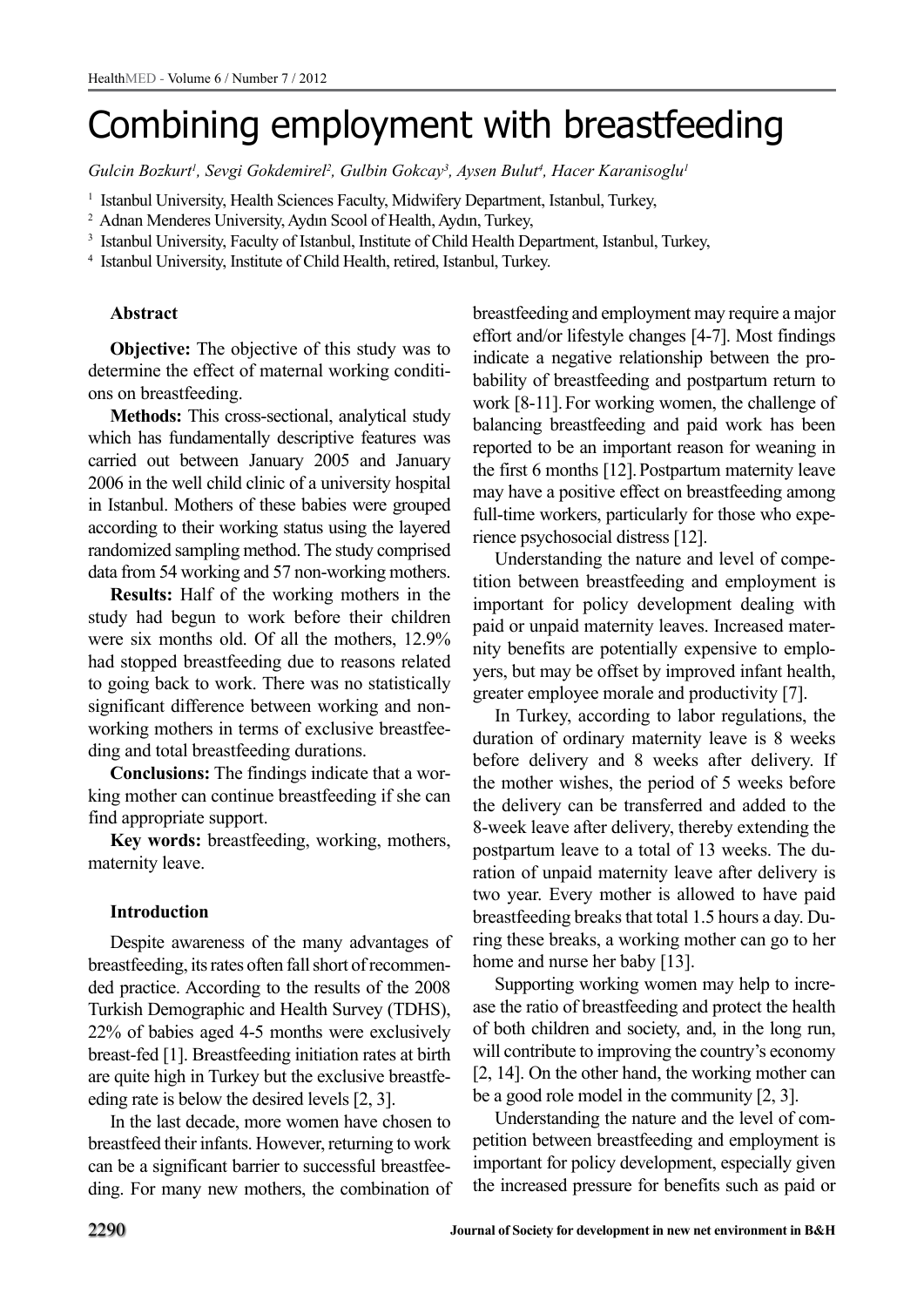unpaid maternity leave. To our knowledge, there are no reported studies on the problems of working mothers in relation to breastfeeding in Turkey.

The aim of this study was to evaluate the effect of maternal working conditions on breastfeeding.

## **Methods**

## *Study Design, Setting and Sample*

This cross-sectional, analytical study which has fundamentally descriptive features was carried out between January 2005 and January 2006 in the well child clinic of a university hospital in Istanbul. The babies are enrolled to this clinic soon after delivery and followed up every month until 6 months of age, every 3 months between 6 and 18 months of age, and every 6 months thereafter.

In the well child clinic, every child has a personal health record, and the data are digitally saved and stored. The computer records of 420 children who were between 12-30 months of age created the universe of the study. Mothers of these babies were grouped according to their working status using the layered randomized sampling method. A sample of 111 participants was required out of a population of 420 at a confidence interval (0.73- 0.81) of 95%. Data was gathered from 122 mothers using the simple randomized sampling method. Data from 11 mothers who had worked for a period before and after delivery but had quit work were excluded. The study comprised data from 54 working and 57 non-working mothers.

 *The criteria used in selection of the mothers are listed below:* 

- 1. To be the mother of an infant 12-30 months of age
- 2. To be primiparous
- 3. To have delivered in a hospital
- 4. To have an infant with a gestational age of 37 weeks or more
- 5. To have an infant with no major congenital anomalies
- 6. To have no impediment to breastfeeding
- 7. To be working before and after delivery (for mothers in the working group)

## *The Data Collection Procedures*

The data were collected by a questionnaire designed by the researchers. Following the preparation of the questionnaire, it was sent to two specialists in Department of Pediatri. Required corrections in the questionnaire were made in light of comments of specialists. Final version of the questionnaire consisted of total 40 questions. Data that described the mother, her working life, breastfeeding behaviour and her care of the baby were obtained through a comprehensive questionnaire. Before collecting the data, the questions were tested by a pilot study. The questionnaire was applied to the mothers by trained interviewers during a home visit.

Definitions of types of breastfeeding: Breastfeeding terms and definitions used in this study are those internationally recomended by the World Health Organization.

Initiation of breastfeeding after the birth: Initiation of breastfeeding within the first hour of life

Exclusive breastfeeding: That is the infant only receives breast milk without any additional food or drink, not even water

Total breastfeeding duration: The total length of time that an infant receives any breast milk at all.

## *Ethical considerations*

Before the study, written approval was obtained from the university management office and from faculties in which the study would be carried out. In cooperation with the faculty managements, participants were informed about the purposes of the study. They were assured of confidentiality and voluntary participation. Informed consent was obtained from all participants. To protect the privacy and anonymity of the information, the participants were reminded not to write their names on the questionnaire.

The research was supported by "Vehbi Koc Foundation- Nursing Fund".

## **Statistical analysis**

The data were analysed using the Statistical Package for the Social Sciences version 11. A chisquare test, t test and Mann Whitney tests were used for comparisons among categorical variables. A significance level of  $p = 0.05$  was accepted for all analysis.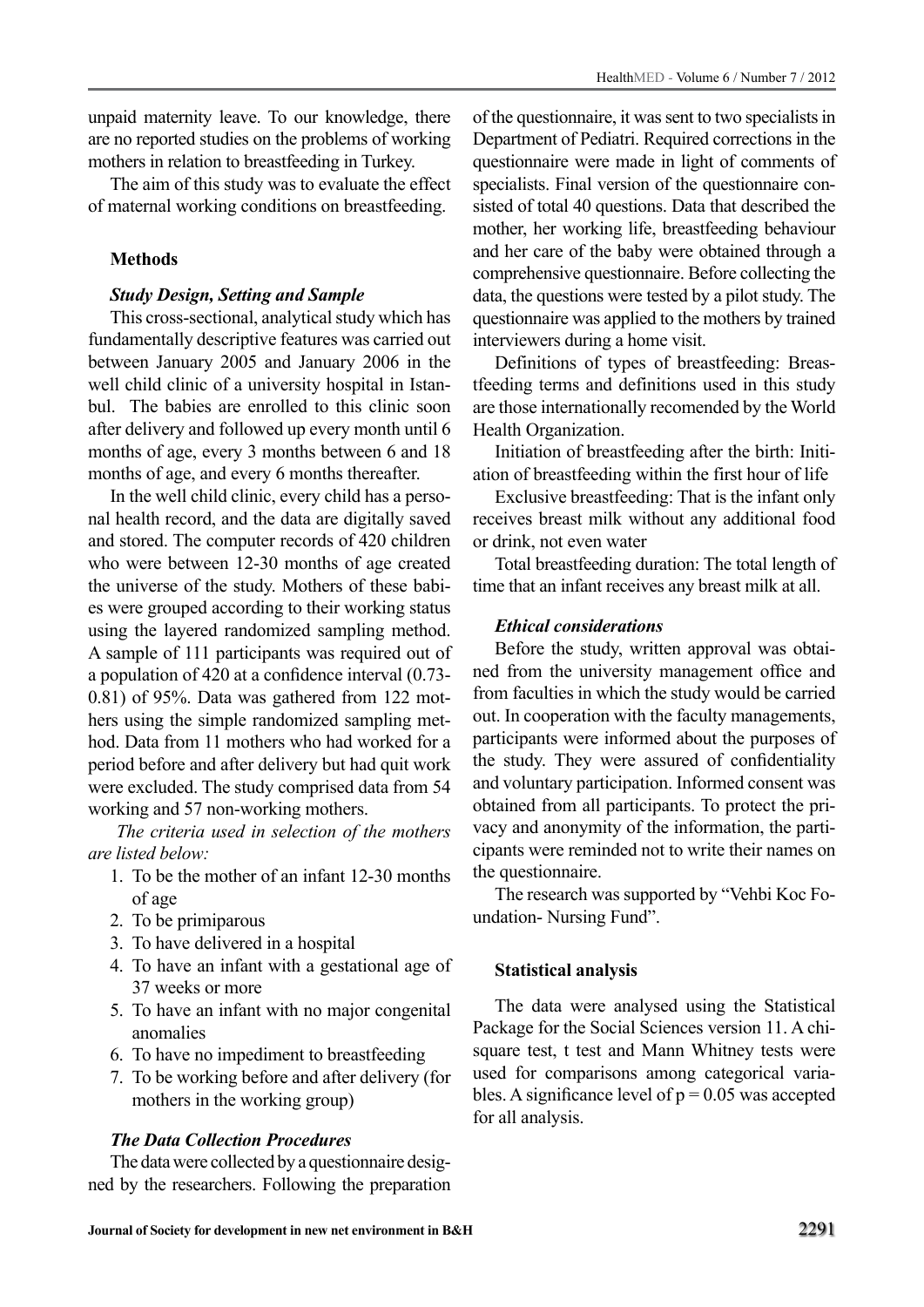## **Results**

A total of 122 mother were invited to participate in the study and 111 completed the baseline questionnaire (54 working, 57 non working mothers).

Table 1 shows the characteristics of the mothers in the two groups. The age women ranged from 19-42 years, with an average age of the working mothers 31.5 years (SD=4.4) and non working mothers 26.4 years (SD=3.9). The mean age and the mean years of education of the working mothers were significantly high (Table 1).

According to the responses of the mothers, 94% of the working women and 89.5% of the nonworking women had received advice or support on breastfeeding from medical personnel.

The problems with breastfeeding after the birth who working and non working mothers difference were not statistically significant (Table 2)

The mean duration of exclusive breastfeeding in the first 6 months who working and non working mothers were not difference statistically significant (Table 2).

At the time of the study, 79.6% of the working mothers and 70.2% of the non-working mothers had stopped breastfeeding. The mean duration of total breastfeeding who working and non working mothers were not difference statistically significant (Table 2).

There was no statistically significant difference in the duration of exclusive breastfeeding and total breastfeeding between mothers who began working 6 months before or after delivery (Table 3).

Of the working mothers, 76% had benefited from their maternity leave (11% between 1 and 2 months, 37% between 3 and 6 months, and 28% between 6 and 12 months). Of these mothers, 9.7% stated that they had difficulties in obtaining maternity leave.

Almost half (49.1%) of the 27 mothers who had begun to work before the baby was 6 months old had been able to take "breastfeeding breaks". Mothers had taken "breastfeeding breaks" by leaving work 1.5 hours early, not going to work once a week, going home or to the baby care center during the day, or by adding these breaks to their maternity leave. The reasons for not having "breastfeeding breaks" were part-time work, long distances between home and work, or lack of permission from the employer.

| Variable                                                                                                      | <b>Working mothers</b><br>$(n=54)$ | Non-working<br>mothers $(n=57)$ | Comparison         |
|---------------------------------------------------------------------------------------------------------------|------------------------------------|---------------------------------|--------------------|
| Age mean (mean $SD$ years)                                                                                    | $31.5 \pm 4.4$                     | $26.4 \pm 3.9$                  | t:6.37, $p<.001$   |
| Education level (mean $\pm$ SD years)                                                                         | $14.2 \pm 2.8$                     | $9.9 \pm 3.5$                   | $MWU=6.2, < 001$   |
| Marriage (mean $\pm$ SD years)<br>$TTH \cdot T$ , $TT \cdot T$ , $CD \cdot T$ ,<br>$\cdots$ $\cdots$ $\cdots$ | $4.8 \pm 2.5$                      | $3.9 \pm 1.6$                   | MW U=1.7, $p<0.05$ |

*Table 1. Characteristics of the Mothers* 

*t: t test, MWU: Mann Whitney U test, SD: Standard deviation*

| Table 2. Breastfeeding Practices and Working Situation |  |  |  |  |  |
|--------------------------------------------------------|--|--|--|--|--|
|--------------------------------------------------------|--|--|--|--|--|

| Variable                                                                  | <b>Working mothers</b><br>$(n=54)$ | Non-working<br>mothers $(n=57)$ | Comparison              |
|---------------------------------------------------------------------------|------------------------------------|---------------------------------|-------------------------|
| Initiation of breastfeeding after delivery $(\% )$                        | 38.9                               | 61.2                            | $\chi^2 = 0.65$ , p>.05 |
| Problems with breastfeeding $(\% )$                                       | 53.7                               | 40.4                            | $\chi^2 = 1.99$ , p>.05 |
| Exclusive breastfeeding rate under 6 months of age $(\% )$                | 64.2                               | 43.6                            | $\chi^2 = 4.63$ , p<.05 |
| Exclusive breastfeeding duration (mean $\pm$ SD days)                     | $141.3 \pm 62.2$                   | $126.9 \pm 69.2$                | t:1.14, $p > 0.05$      |
| Total breastfeeding duration (mean $\pm$ SD months)                       | $12.8 \pm 5$                       | $14.4\pm 6.8$                   | $MWU=1.31,p>05$         |
| $\overline{t}$ : t test, MWU: Mann Whitney U test, SD: Standard deviation |                                    |                                 |                         |

*Table 3. Duration of Breastfeeding and Working Status* 

|                                         | Time of starting work   |                        |                     |  |
|-----------------------------------------|-------------------------|------------------------|---------------------|--|
| Variable                                | <b>Working before 6</b> | <b>Working after 6</b> | <b>Comparison</b>   |  |
|                                         | months $(n:27)$         | months $(n:27)$        |                     |  |
| Exclusive breastfeeding (mean $\pm$ SD) | $122.4 \pm 76.7$ days   | $149.5 \pm 5.9$ days   | MWU=2.0, $p > 0.05$ |  |
| Total breastfeeding (mean ± SD)         | $12.2 \pm 4.9$ months   | $13.2 \pm 5.1$ moths   | $t=0.62$ , $p>0.05$ |  |

*t: t testm, MWU:Mann Whitney U test, SD: Standard deviation*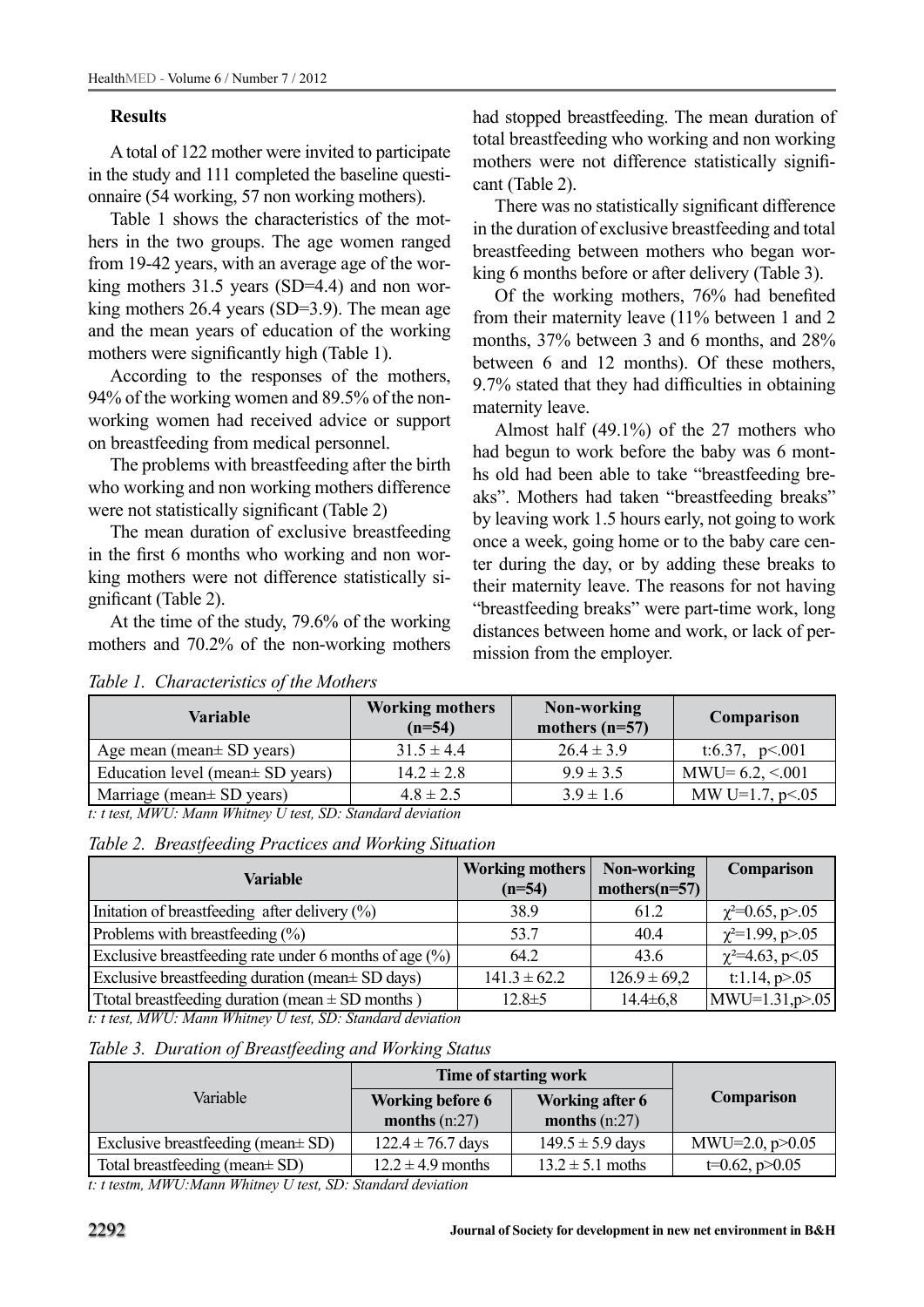Only one-third of the mothers had a day care center at their workplace. Of the working women, 14.8% continued breastfeeding by going home or to the workplace day care center during the day.

Of all mothers who began to work after delivery, 16.6% breastfed their babies by expressing milk. Six of them expressed their milk in an empty room and the rest did so in the kitchen, behind closets or in the toilet. Five of the mothers used manual breast pumps, while others used electrical pumps or their hands. Mothers stored their milk in the administrator's/office refrigerator.

Of working mothers who stopped breastfeeding, 53.5% and 40% of non-working mothers said that they had not succeeded in breastfeeding their babies as long as they wanted. Of the working mothers, 37.2% stated that they had stopped breastfeeding because they could not produce milk anymore and 21% because their babies constantly wanted to suckle. On the other hand, 25% of the non-working mothers quit breastfeeding because they could not produce milk anymore and 57.5% because their babies were always in need of milk. Of all working mothers, 12.9% stated that beginning to work prevented them from continuing to breastfeed their babies.

When we matched the educational status of the mothers, we found that working mothers with a school attendance of 11 years or less breastfed their babies for  $7 \pm 4.5$  months whereas non-working mothers of the same level of education breastfed their babies for 14±7 months. There was a statistically significant difference between these groups  $(U=2.36, p<0.05)$ . The negative impact of working conditions on lactation was significant among mothers with low levels of education. Mothers with higher levels of education (working or not) breastfed their babies for longer periods. This finding indicated that it was not the working status of mothers but their educational level that had an impact on the duration of breastfeeding. In general, the total duration of breastfeeding became longer as exclusive breastfeeding time increased (working mothers r=0.36,  $p$  < 0.05, non-working mothers r=0.58, p < 0.01).

#### **Discussion**

In accordance with the recommendations of the World Health Organization the Turkish Ministry of Health also states that children should be exclusive-

ly breastfed for the first 6 months of life, and breastfeeding should be continued at least until two years of age [1, 15]. According to TDHS data, 22% of infants aged 4-5 months are exclusively breast-fed [1]. In our study, 64% of the non-working mothers and 44% of the working mothers had exclusively breastfed their babies during the first six months of life. The exclusive breastfeeding rate among babies attending this unit was higher than the average rate reported for the country [1]. The general negative impact of employment on breastfeeding duration has been reported by some researchers. Research has found that the duration of leave from work significantly and positively affects the duration of breastfeeding [7, 9, 11]. In this study, which was carried out in a well child unit of a baby-friendly hospital, no distinctive difference was observed between working and non-working mothers in terms of breastfeeding ratios and duration. This can be explained by the higher educational level of the working mothers and by the breastfeeding counselling they received from the well child unit. In the unit where the research was carried out, the breastfeeding counselling service was regularly conducted. Valdes et al showed that good support was important for a successful breastfeeding rate among working mothers [2]. Our results showed that working was not an obstacle in breastfeeding, if good counselling and a support system could be provided.

In our study, one-fourth of working mothers used the right of unpaid maternity leave, and onetenth of these women had experienced problems in taking their unpaid leave. Mothers have the right to take "nursing breaks" of 1.5 hours every day for a period of six months. In our study, almost half of the mothers who had begun to work before 6 months were not able to have breastfeeding breaks. In big cities like Istanbul, where the mother's home and workplace are far away from each other, breastfeeding breaks cannot be used appropriately. However, in the event these breaks cannot be used appropriately, extending the period of paid leave after delivery or granting permission to work parttime can be effective in supporting breastfeeding [6, 8]. The results of some studies indicated that mothers who worked part-time or who were not working outside the home were more likely to continue breastfeeding relative to those working full-time [7, 8]. In the present study, since no mot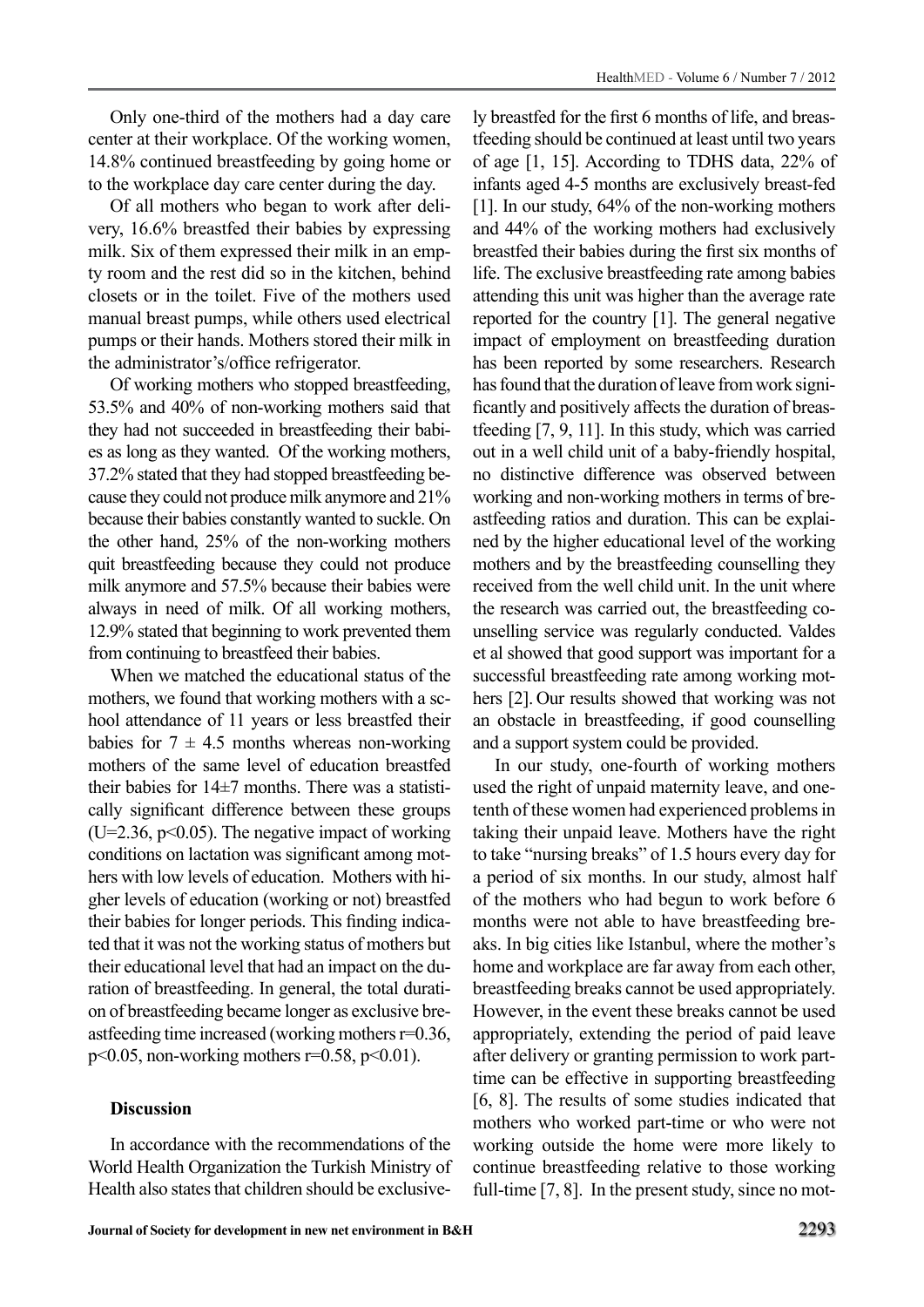her was working part-time, the impact of part-time working on lactation could not be analyzed.

One-third of the working mothers had a day care center in their workplaces and around fifteen percent continued to breastfeed by going to this center. Baby care facilities near or within the workplace appeared to be important for the promotion of breastfeeding [2, 9]. In our study, 16.6% of the working mothers reported that they pumped their breasts. Expressing breast milk has been associated with longer breastfeeding duration and mothers who had access to their infant during the working day were reported to have a longer duration of breastfeeding than those without access [9, 11]. Wolfe et al. showed that expressing **milk**on a regular schedule, compared with occasional, was positively **associated** with maternal employment [11]. For mothers whose work separates them from their infants, milk expression can help them continue to provide their infant with milk and maintain their breastfeeding. Providing a suitable environment for working mothers to express and store their milk should be taken into consideration; this is an issue of human rights [6, 10]. Day care centers at the place of employment are another option for employers to consider in reducing conflict among breastfeeding employees while cutting costs for themselves. On-site child care can make breastfeeding more manageable as it allows a mother to actually nurse her baby during breaks. The convenience of on-site accessibility benefits employers by reducing employee time spent away from work, and would likely decrease time-based conflict for working mothers as well.

In our study, 12.9% of the mothers stopped breastfeeding after they started working. Vogel et al reported this as 9.4 % [16]. In another study, employment status was the second strongest significant predictor of breastfeeding at 6 months after delivery [7]. The findings of these studies showed that mothers stopped breastfeeding if they planned to start working. The reasons for stopping breastfeeding has been examined in many studies [8, 17, 18].

According to our findings, half of the working mothers started to work before their babies were 6 months old. Fein and Roe found that full-time but not part-time employment delayed the initiation of breastfeeding or reduced the duration [8].In a multivariate model of occupational factors, returning to work within 6 weeks was the strongest predictor of breastfeeding cessation [12]. Guendelman et al. showed that short postpartum maternity leave among full-time working mothers was associated with a higher risk of early breastfeeding cessation [12]. When the mother and baby are separated early, this causes stress for both and negatively affects breastfeeding. Working part-time would make it easier for the baby and mother to get used to the mother's working life. The right to have part-time work after the period of paid maternity-leave should be granted to mothers [6, 8, 12]. According to Guendelman et al. the negative effects of short (<12 weeks) postpartum maternity leave may be stronger in subgroups of women working in inflexible or non-managerial jobs [12].

In our study, the duration of breastfeeding increased with the duration of maternal education. Many other studies also found a significant relationship between education and breastfeeding [12, 17, 19]. Rossem et al. reported that educational differences were in effect in starting breastfeeding and its continuation in the first 2 months of life, but not in breastfeeding continuation between 2 and 6 months [19].

## **Conclusions**

There was no statistically significant difference between working and non-working mothers in terms of exclusive breastfeeding and total breastfeeding durations. One-third of mothers stopped breastfeeding because they began working. These results indicate that a working mother continues breastfeeding if she finds appropriate support. Our findings led us to think that merely establishing maternity leave policies without encouraging their use and making them economically feasible is not a sufficient measure in promoting breastfeeding.

#### **Acknowledgments**

We thank the families and the personnel of the Well Child Unit and of the Woman-Child Health and Research Unit, and the "Vehbi Koc Foundation Nursing Fund" for their support in realizing this project. We thank Hayriye Ertem Vehid for help in statistical analysis. We extend our thanks to Prof. Olcay Neyzi for her comments during the preparation of the manuscript.